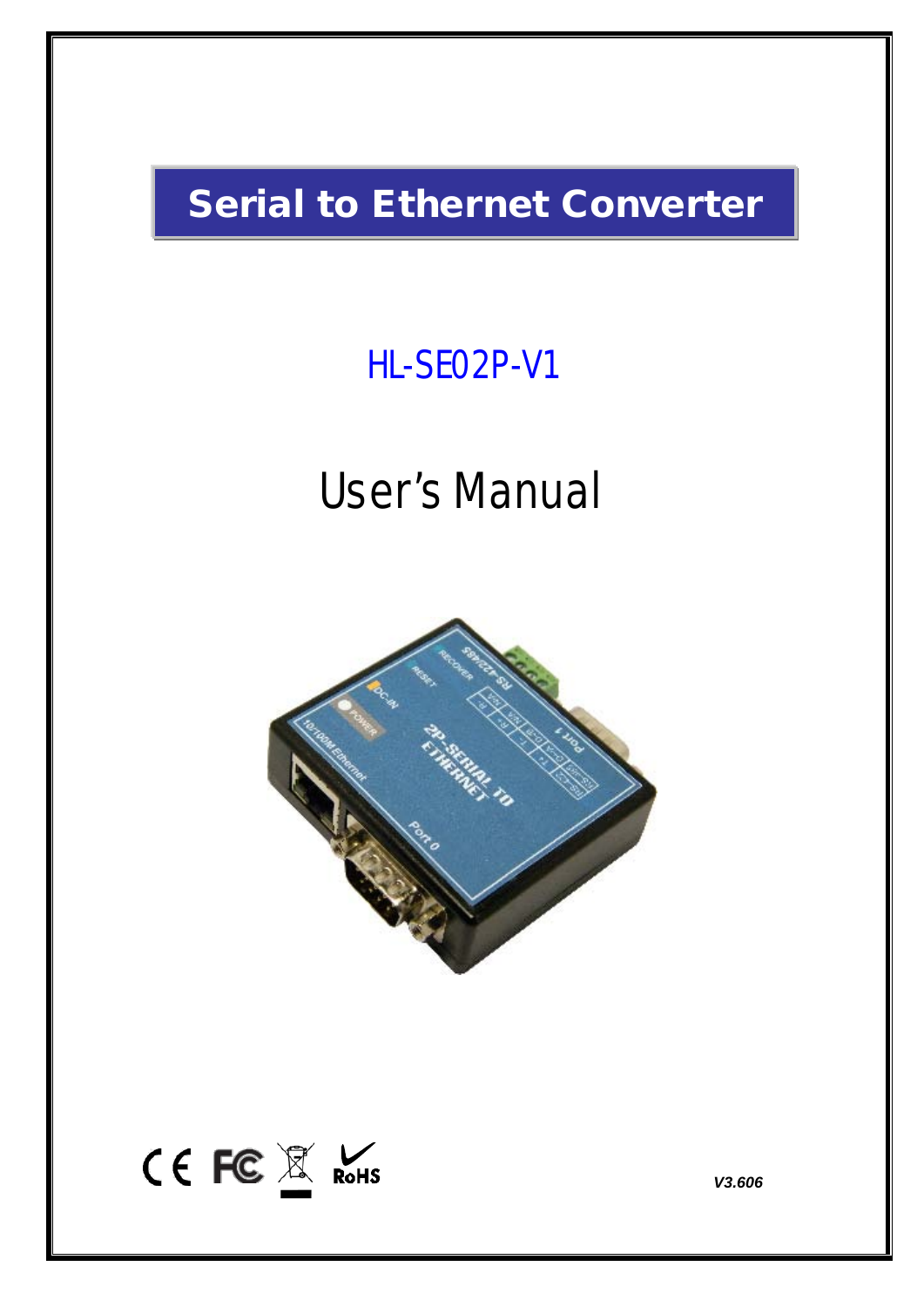## **Contents Table**

|                       | $\overline{2}$ |
|-----------------------|----------------|
|                       | $\overline{2}$ |
|                       | $\overline{2}$ |
|                       | 3              |
|                       | $\overline{4}$ |
|                       | 5              |
|                       | 6              |
|                       | 7              |
| Configuration         |                |
| $\blacktriangleright$ |                |
| ≻                     | 8              |
| ≻                     | 9              |
| ➤                     | 10             |
|                       | <sup>11</sup>  |
| $\blacktriangleright$ | 12             |
| ➤                     | 13             |
| $\blacktriangleright$ | 14             |
|                       | 14             |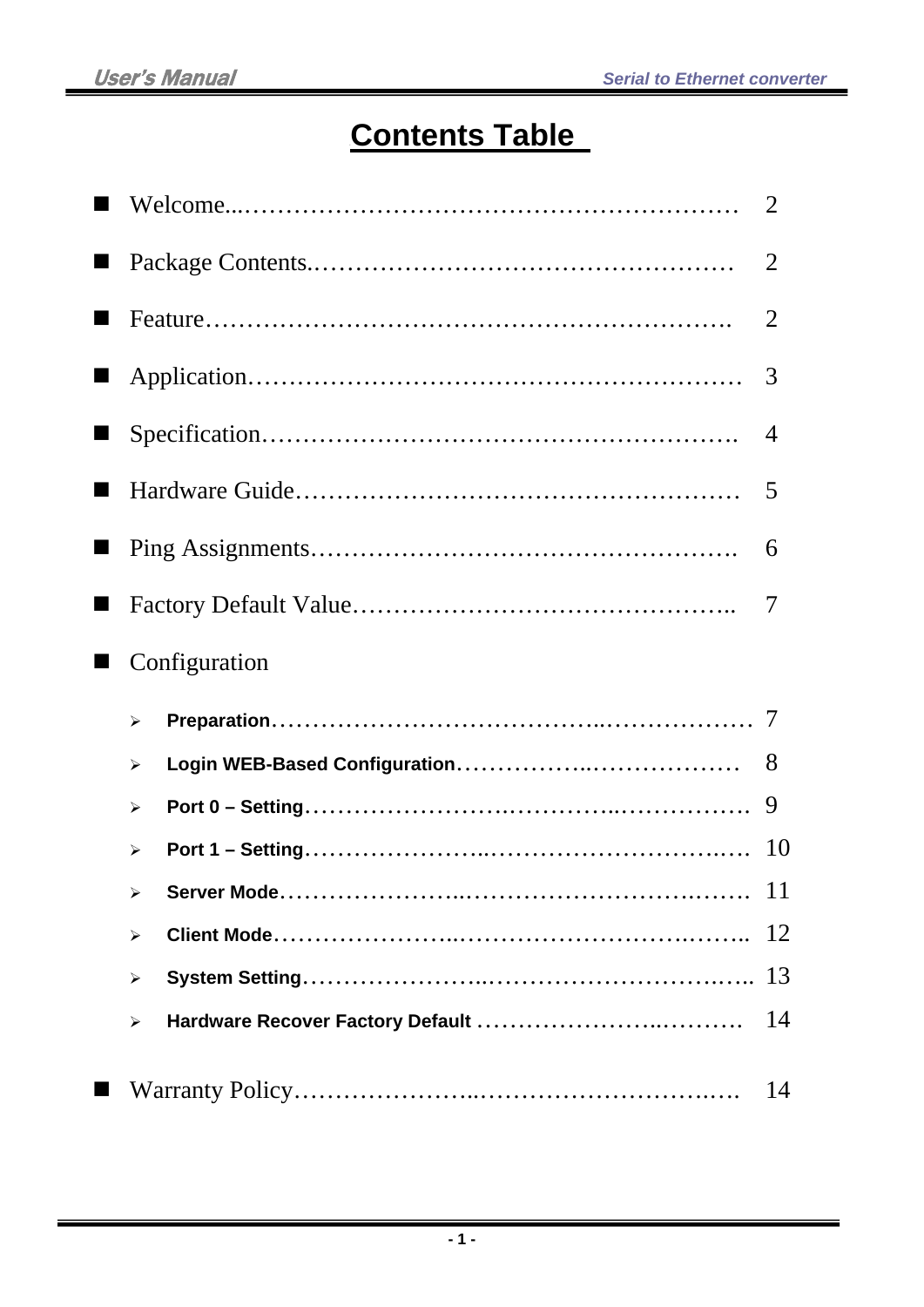### Welcome

HL-SE02P-V1 – 2 Port Serial to Ethernet converter is designed to offer high speed, reliable and cost-effective network communication for multiple serial devices. It will allow you to easily network enable your existing RS-232/422/485 serial devices over a TCP/IP-based Ethernet and supported Full TDD (Time Division Duplex) serial to Ethernet communication.

### ■ Package Contents

| $\triangleright$ HL-SE02P-V1 – 2 Port Serial to Ethernet Converter | x 1        |
|--------------------------------------------------------------------|------------|
| $\triangleright$ 5V-DC USB Power Adapter                           | x 1        |
| $\triangleright$ USB Power Cable                                   | x 1        |
| $\triangleright$ User's Manual                                     | <b>x</b> 1 |

### **■** Feature

- > Mini size design: 65\*67\*21 mm.
- 32-Bit ARM7 CPU.
- $\triangleright$  Build-in WEB-Based Configuration.
- $\triangleright$  Support UPnP (Universal Plug and Play)
- ▶ 10/100 Mbps Auto-Sensing Ethernet Interface.
- ▶ Support TCP-Server, TCP-Client Auto-Connect Mode.
- ▶ Support WinSock Protocol
- At Client-Server Mode, Client-device will auto-connect to Server-device.
- $\triangleright$  Support 2 serial devices through an Ethernet networking simultaneously.
- $\triangleright$  Support RS-232/422/485 Interface.
- Support Standard WinSock ( Program Writing "Call MSCOMM.OCX" )
- Support Hardware Flow Control: CTS / RTS
- Support Parity : None, Odd, Even, Mark, Space
- $\triangleright$  Support Stop Bit : 1, 2
- $\triangleright$  Support Data Bit : 5, 6, 7, 8
- $\triangleright$  Baud Rate up to 1024000bps = 1Mbit/Sec.
- $\triangleright$  Port 0 Baud Rate: **110/300/600/1200/2400/4800/9600/14400/19200/38400/57600/115200/230400bps**
- $\triangleright$  Port 1 Baud Rate: **110/300/600/1200/2400/4800/9600/14400/19200/38400/57600/115200/230400/460800/1024000bps**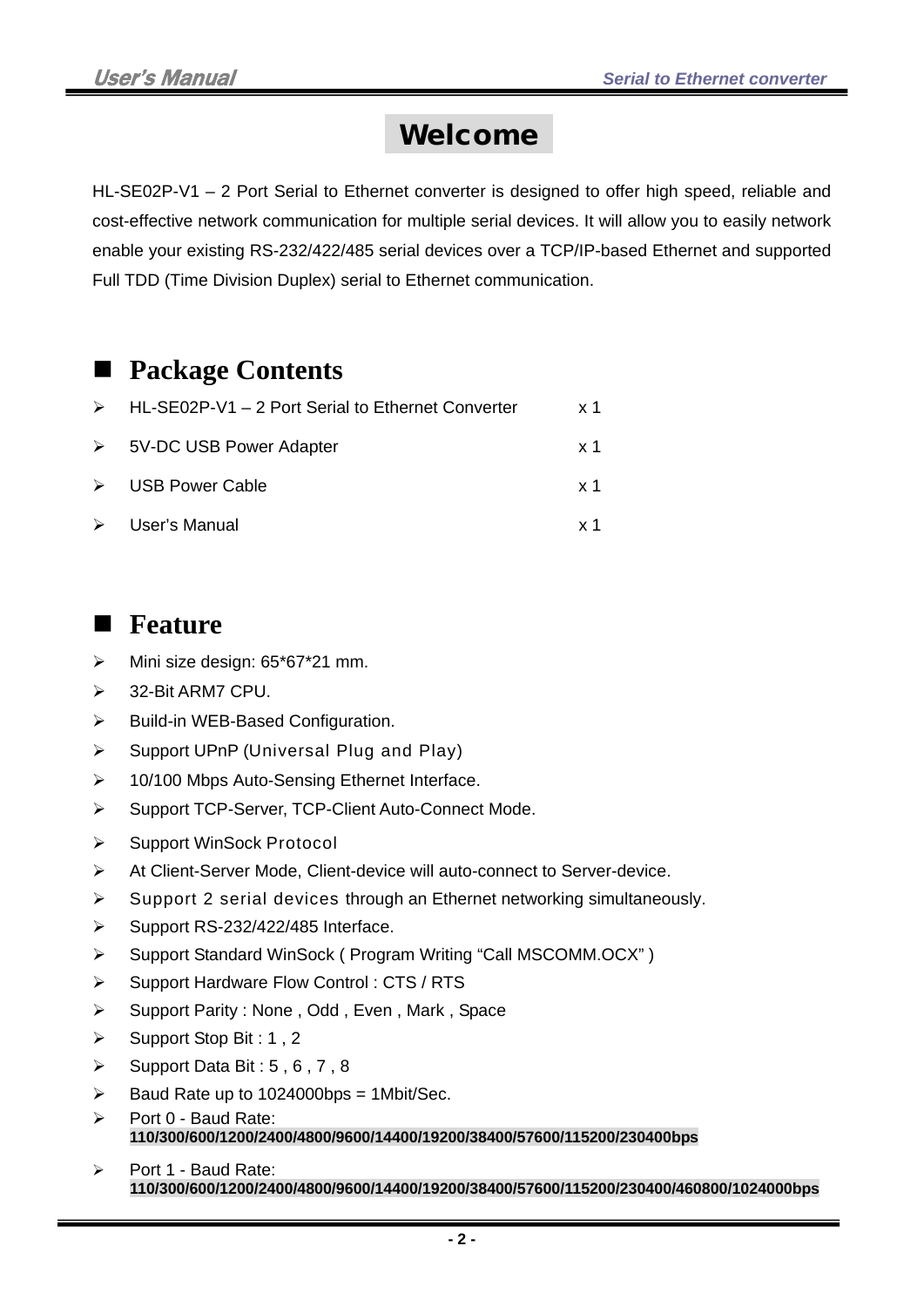### **Application**

### **>> Implementing a Serial Extender over Ethernet**



### **>> Using Serial-to-Ethernet as a Virtual COM**

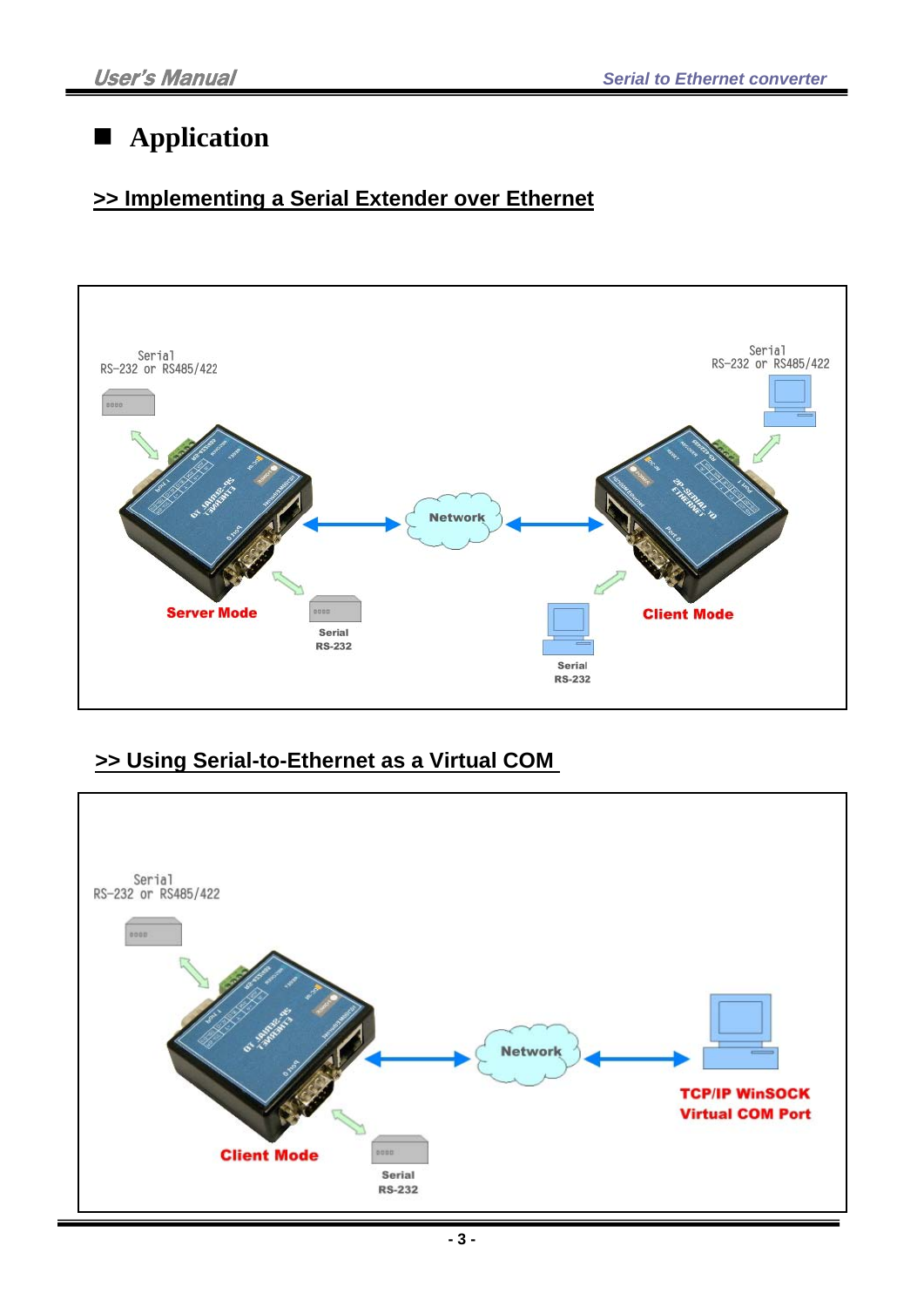## **Specification**

| <b>Model Name</b>            | <b>HL-SE02P-V1</b>                             |                                         |  |  |  |
|------------------------------|------------------------------------------------|-----------------------------------------|--|--|--|
|                              | <b>Network Interface</b>                       |                                         |  |  |  |
| Connector                    | <b>RJ45</b>                                    |                                         |  |  |  |
| Interface                    | Ethernet 10Base-T or 100Base-TX (Auto-Sensing) |                                         |  |  |  |
| Setup                        | <b>HTTP Browser Setup</b>                      |                                         |  |  |  |
| Mode                         | <b>TCP Server/TCPIP Client /UDP Client</b>     |                                         |  |  |  |
| Protocols                    | ARP, IP, ICMP, UDP, TCP, HTTP, DHCP, Telnet    |                                         |  |  |  |
|                              | <b>Serial Interface</b>                        |                                         |  |  |  |
| Port 0                       | RS-232 D-SUB 9-pin Connector                   |                                         |  |  |  |
| Port 0 Data Rates            | Up to 230,400 bits/sec                         |                                         |  |  |  |
| Port 1                       | RS-232 D-SUB 9-pin<br><b>Connector</b>         | RS-422/485 Terminal<br><b>Connector</b> |  |  |  |
| Port 1 Data Rates            | Data rate up to 1 Mbit/sec.                    | Data rate up to 115200                  |  |  |  |
| Data Bit                     | 7 or 8                                         |                                         |  |  |  |
| <b>Stop Bits</b>             | 1 or 2                                         |                                         |  |  |  |
| Parity                       | None, Odd, Even                                |                                         |  |  |  |
| <b>Flow Control</b>          | <b>RTS/CTS</b>                                 |                                         |  |  |  |
| <b>Current Consumption</b>   | Max. 145 mA                                    |                                         |  |  |  |
| Input Voltage                | 5V DC                                          |                                         |  |  |  |
| <b>Operating Temperature</b> | $0 - +60^{\circ}C$                             |                                         |  |  |  |
| <b>Storage Temperature</b>   | $-10 - +70^{\circ}C$                           |                                         |  |  |  |
| <b>RoHS</b>                  | <b>Compliant with RoHS</b>                     |                                         |  |  |  |
| <b>Dimensions</b>            | 65*67*21(H)mm                                  |                                         |  |  |  |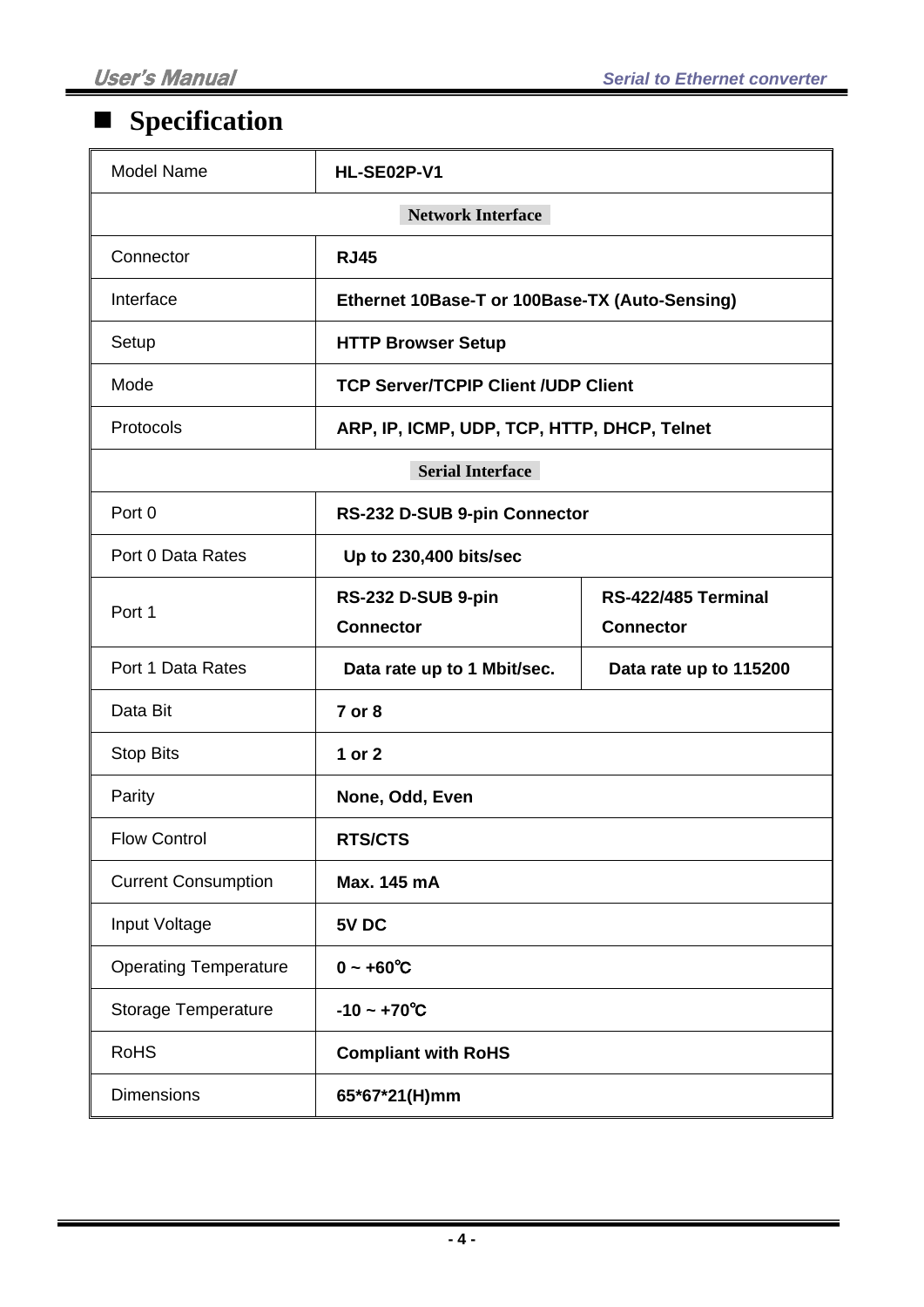### ■ Hardware Guide

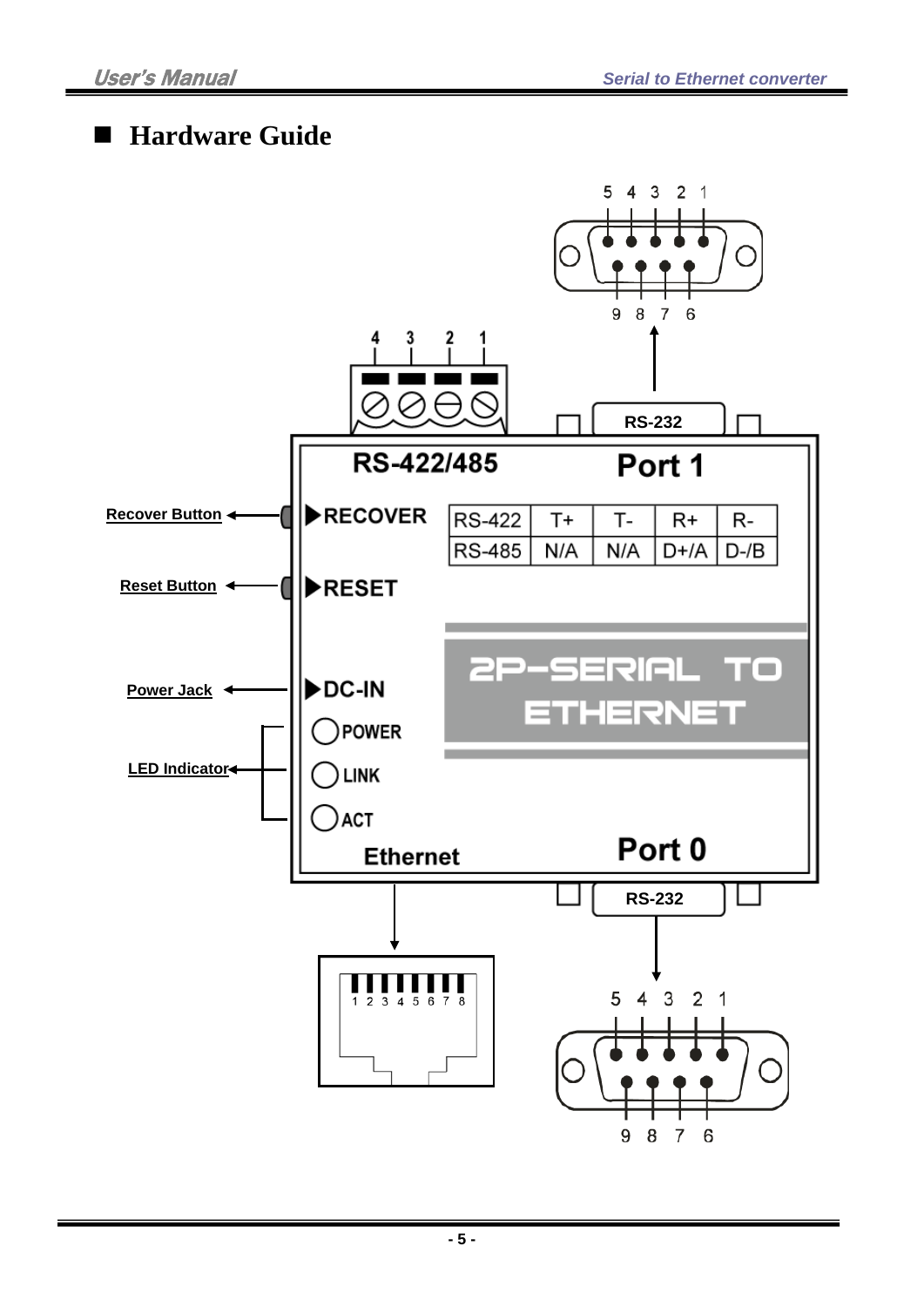### **Pin Assignments**

#### <sup>U</sup>**Port 0 & Port 1 - RS-232 DB9**



| Pin          | <b>Signal</b> |        | <b>Direction</b>        |
|--------------|---------------|--------|-------------------------|
| $\mathbf{2}$ | TxD           | Output | <b>Transmitted data</b> |
| 3            | RxD           | Input  | Received data           |
| 5            | Gnd           | N/A    | Signal ground           |
| 7            | <b>CTS</b>    | Input  | Clear to send           |
| 8            | <b>RTS</b>    | Output | Request to send         |
| 9            | Vcc           | Input  | N/A                     |

<sup>U</sup>**Port 1 - RS-422/485**



| <b>Terminate</b> | RS-422 Mode | RS-485 Mode |
|------------------|-------------|-------------|
| Pin 1            | R-          | $D-A$       |
| Pin <sub>2</sub> | $R+$        | $D+/A$      |
| Pin <sub>3</sub> | т.          | N/A         |
| Pin <sub>4</sub> | T+          | N/A         |

<sup>U</sup>**Ethernet Port** 



| Pin | <b>Signal</b> | <b>Direction</b>    | <b>Line Color</b>   |
|-----|---------------|---------------------|---------------------|
| 1   | TX+           | Output $\leftarrow$ | <b>White Orange</b> |
| 2   | TX-           | Output $\leftarrow$ | Orange              |
| 3   | $RX+$         | Input $\rightarrow$ | <b>White Green</b>  |
| 6   | RX-           | Input $\rightarrow$ | Green               |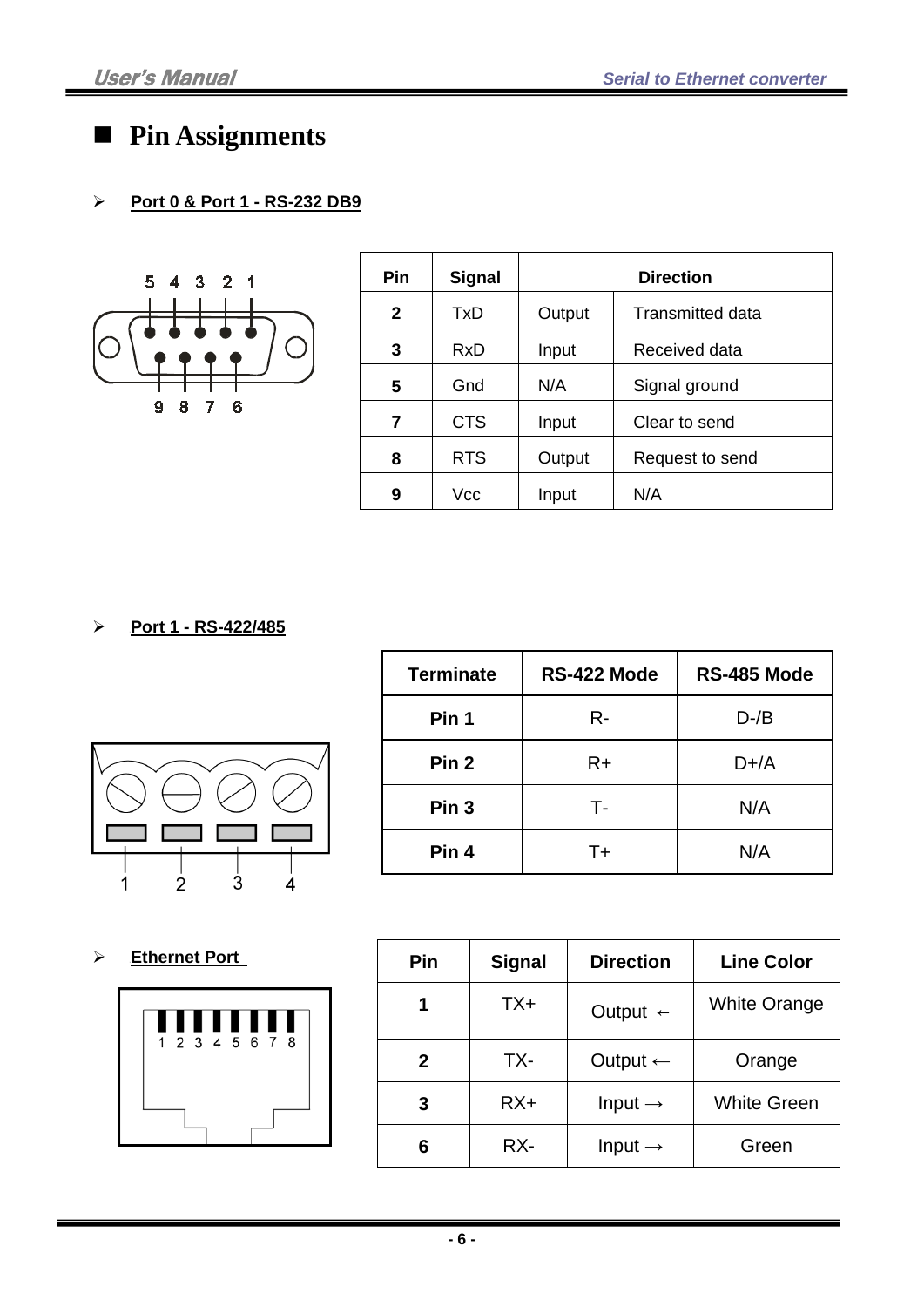### **Factory Default Value**

|                       | $\triangleright$ Default Device name | S2E                  |
|-----------------------|--------------------------------------|----------------------|
| $\triangleright$      | Default IP Address                   | 192.168.1.254        |
| $\triangleright$      | Default IP Subnet Mask :             | 255.255.255.0        |
| $\triangleright$      | WEB-Based Configuration :            | http://192.168.1.254 |
| $\blacktriangleright$ | Default Password                     | 123456               |

#### **Configuration**

Please see the setup guide for setup, configuration and use.

#### **Port 0 - Setting**

Click the **"Port 0"** to change RS-232 parameters as you need.

After parameters changed, you must select **"Make these the default settings"** then press **"Submit"** button then your new setting just will work successful.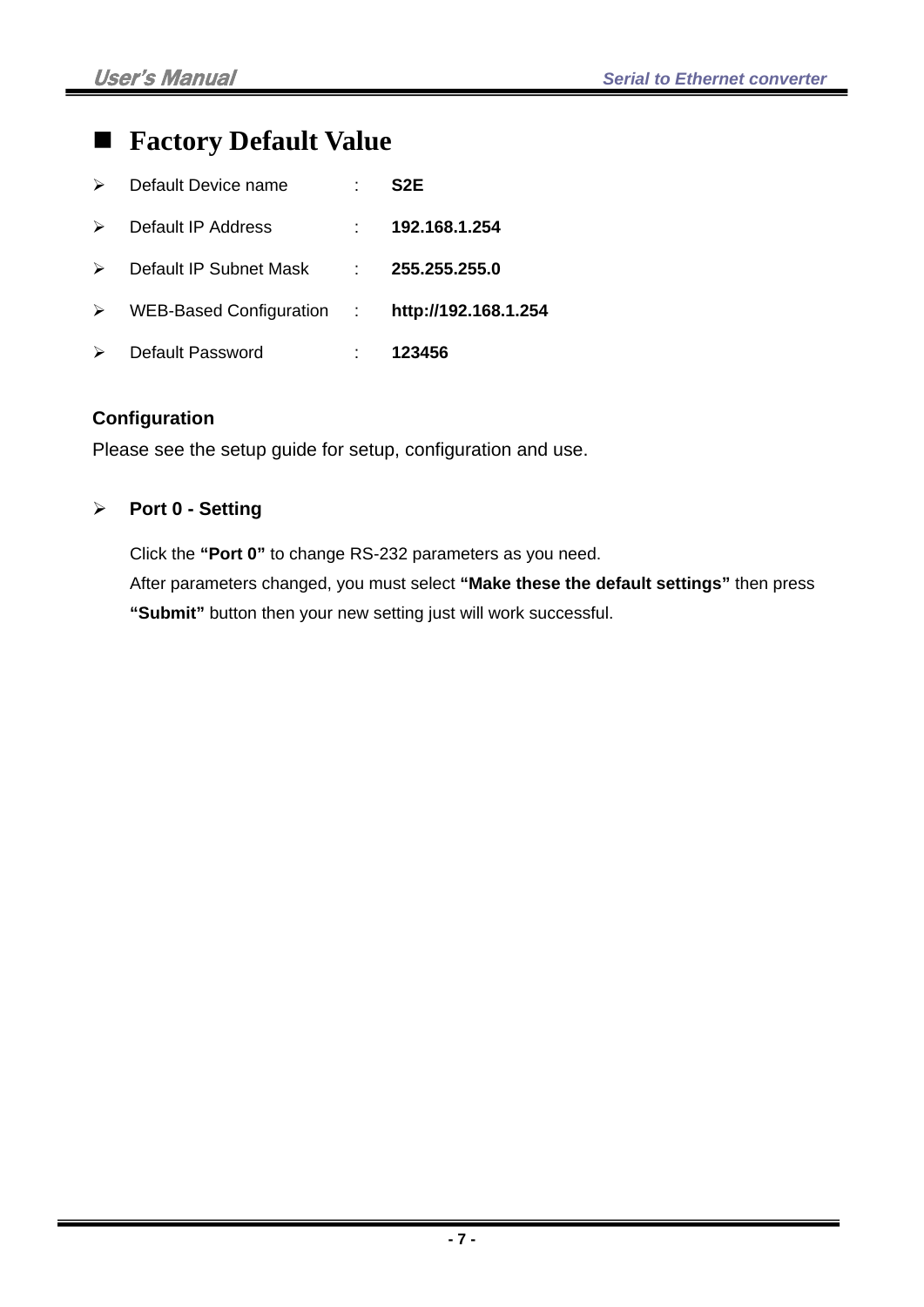| $\ \Box\ \times$<br><b>A</b> Serial To Ethernet Module Port 0 Settings - Microsoft Internet Explorer<br>ш |                                |                              |                                  |  |
|-----------------------------------------------------------------------------------------------------------|--------------------------------|------------------------------|----------------------------------|--|
| 編輯(E)<br>檔案图<br>檢視(V)                                                                                     | 我的最愛(A)<br>工具(I)<br>說明田        |                              | 47                               |  |
| 上一頁→<br>$\overline{\textbf{f}}$                                                                           | E<br>$\boldsymbol{\ast}$<br>GO | 搜尋 ☆ 我的最愛 ② ② △ △ 回 ・        |                                  |  |
| 網址(D) 2 http://192.168.1.254/config1.shtml                                                                |                                |                              | ■移至<br>連結<br>$\vert \cdot \vert$ |  |
|                                                                                                           |                                | <b>Port 0 Settings</b>       | $\leftarrow$                     |  |
| Home                                                                                                      | Port 0 Settings Current        |                              | Updated                          |  |
| Port <sub>0</sub>                                                                                         |                                | Baud Rate: 115200bits/second | $115200 - bits/S$                |  |
| Settings                                                                                                  |                                | Data Size: 8 bits/character  | 8 • bits/character               |  |
| Port 1                                                                                                    | Parity: None                   |                              | None $\vert \mathbf{v} \vert$    |  |
| 1<br><b>Settings</b>                                                                                      | Stop Bits: 1bit(s)             |                              | $1 - \text{bit(s)}$              |  |
| <b>System</b>                                                                                             | Flow Control: None             |                              | None<br>$\blacktriangledown$     |  |
| <b>Settings</b>                                                                                           | Local Telnet Port Number: 23   |                              | $\sqrt{23}$                      |  |
|                                                                                                           | Remote Telnet Port Number: N/A |                              | 23                               |  |
|                                                                                                           | Telnet Mode: Server            |                              | Server $\blacktriangleright$     |  |
|                                                                                                           | <b>Telnet Protocol:</b> Telnet |                              | Telnet $\blacktriangleright$     |  |
|                                                                                                           | Telnet Server IP: N/A          |                              | Ю.<br>$\mathbb{R}^{\mathbb{C}}$  |  |
|                                                                                                           | Telnet Timeout: Oseconds       |                              | 10<br>Seconds (0 for no timeout) |  |
|                                                                                                           |                                | 3<br>Submit                  | Make these the default settings. |  |
|                                                                                                           |                                |                              |                                  |  |
|                                                                                                           |                                |                              |                                  |  |
|                                                                                                           |                                |                              |                                  |  |
|                                                                                                           |                                |                              |                                  |  |
|                                                                                                           |                                |                              |                                  |  |
| 图完成                                                                                                       |                                |                              | 3 網際網路                           |  |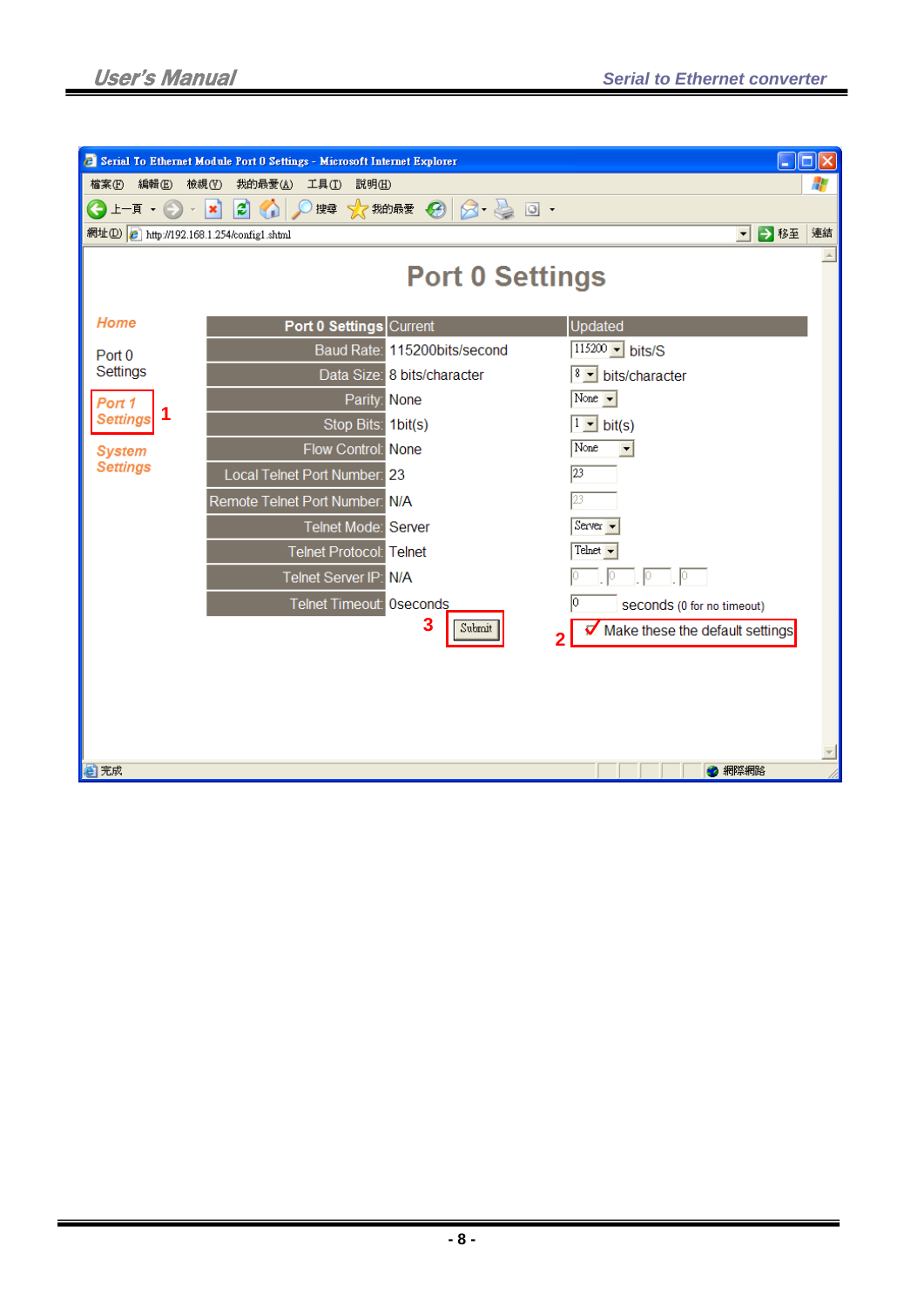#### **Port 1 – Setting**

Click the **"Port 1"** to change Serial parameters as you need.

After parameters changed, you must select **"Make these the default settings"** then press **"Submit"** button then your new setting just will work successful.

| Serial To Ethernet Module Port 1 Settings - Microsoft Internet Explorer<br>⊡∥× |                                       |                               |                                                    |  |
|--------------------------------------------------------------------------------|---------------------------------------|-------------------------------|----------------------------------------------------|--|
| 檔案(F)<br>編輯(E)                                                                 | 檢視(V)<br>我的最愛(A)<br>工具(I)<br>說明(H)    |                               | Æ                                                  |  |
| 上一頁 → (一)<br>$\bar{\nu}$                                                       | ie.<br>$ \mathbf{x} $<br>$\mathbf{G}$ | 搜尋 大我的最爱 3 8 8 3 回            |                                                    |  |
| 網址(D) 2 http://192.168.1.254/config2.shtml                                     |                                       |                               | ■移至<br>連結<br>$\vert \cdot \vert$                   |  |
|                                                                                |                                       | <b>Port 1 Settings</b>        | $\blacktriangle$                                   |  |
| Home                                                                           | Port 1 Settings Current               |                               | Updated                                            |  |
| Port 0                                                                         |                                       | Baud Rate: 115200 bits/second | $115200 -  \cdot \cdot \cdot$ bits/S               |  |
| <b>Settings</b>                                                                |                                       | Data Size: 8bits/character    | 8 • bits/character                                 |  |
| Port 1                                                                         | Parity: None                          |                               | None $\vert \mathbf{v} \vert$                      |  |
| l 1<br>Settings                                                                | Stop Bits: 1bit(s)                    |                               | $1 - \text{bit(s)}$                                |  |
| <b>System</b>                                                                  | Flow Control: None                    |                               | None<br>$\blacktriangledown$                       |  |
| <b>Settings</b>                                                                | Local Telnet Port Number: 26          |                               | 26                                                 |  |
|                                                                                | Remote Telnet Port Number: N/A        |                               |                                                    |  |
|                                                                                | Telnet Mode: Server                   |                               | Server -                                           |  |
|                                                                                | <b>Telnet Protocol:</b> Telnet        |                               | Telnet $\blacktriangleright$                       |  |
|                                                                                | Telnet Server IP: N/A                 |                               |                                                    |  |
|                                                                                | Telnet Timeout: Oseconds              |                               | 10<br>Seconds (0 for no timeout)                   |  |
|                                                                                |                                       | Submit                        | Make these the default settings.<br>$\overline{2}$ |  |
|                                                                                |                                       |                               |                                                    |  |
|                                                                                |                                       |                               |                                                    |  |
|                                                                                |                                       |                               |                                                    |  |
| 图完成                                                                            |                                       |                               | ● 網際網路                                             |  |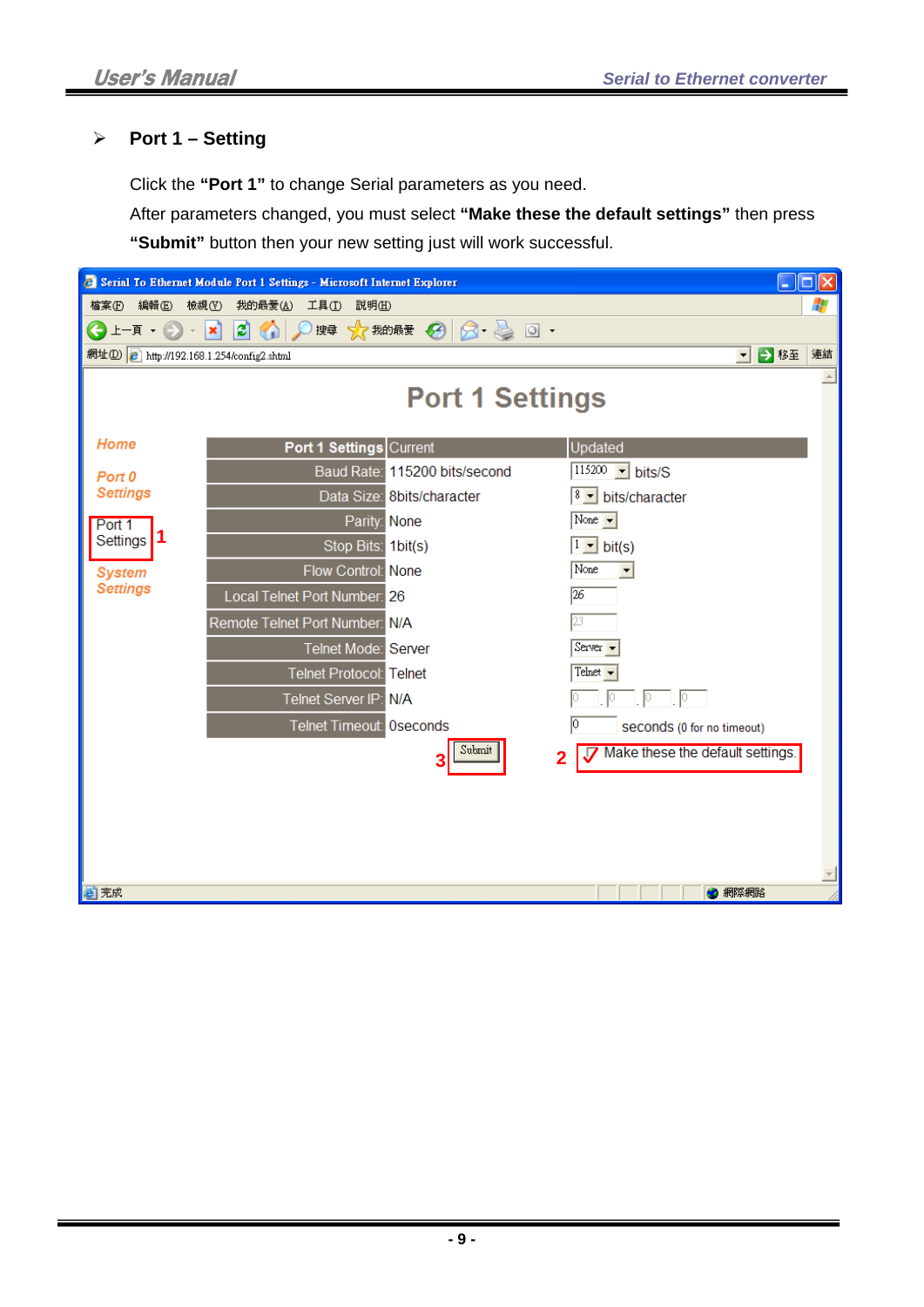#### **Server Mode**

Г

Factory default Telnet mode is Server mode and waiting for link.

Client device is able link Server by **WinSock** or **Hyper Terminal** 

| Port 0 Settings Current         |                              | Updated                                 |
|---------------------------------|------------------------------|-----------------------------------------|
|                                 | Baud Rate: 115200bits/second | $115200 - bits/S$                       |
|                                 | Data Size: 8 bits/character  | $8 - \text{bits/character}$             |
| Parity: None                    |                              | None $\vert \mathbf{v} \vert$           |
| Stop Bits: 1bit(s)              |                              | bit(s)<br>▾                             |
| Flow Control: None              |                              | None                                    |
| Local Telnet Port Number: 23    |                              | 23                                      |
| Remote Telnet Port Number: N/A  |                              |                                         |
| Telnet Mode: Server             |                              | Server $\blacktriangledown$             |
| <b>Telnet Protocol: Telnet</b>  |                              | Telnet $\blacktriangleright$            |
| Telnet Server IP: N/A           |                              |                                         |
| <b>Telnet Timeout: Oseconds</b> |                              | 10<br>Seconds (0 for no timeout)        |
|                                 | Submit                       | $\Box$ Make these the default settings. |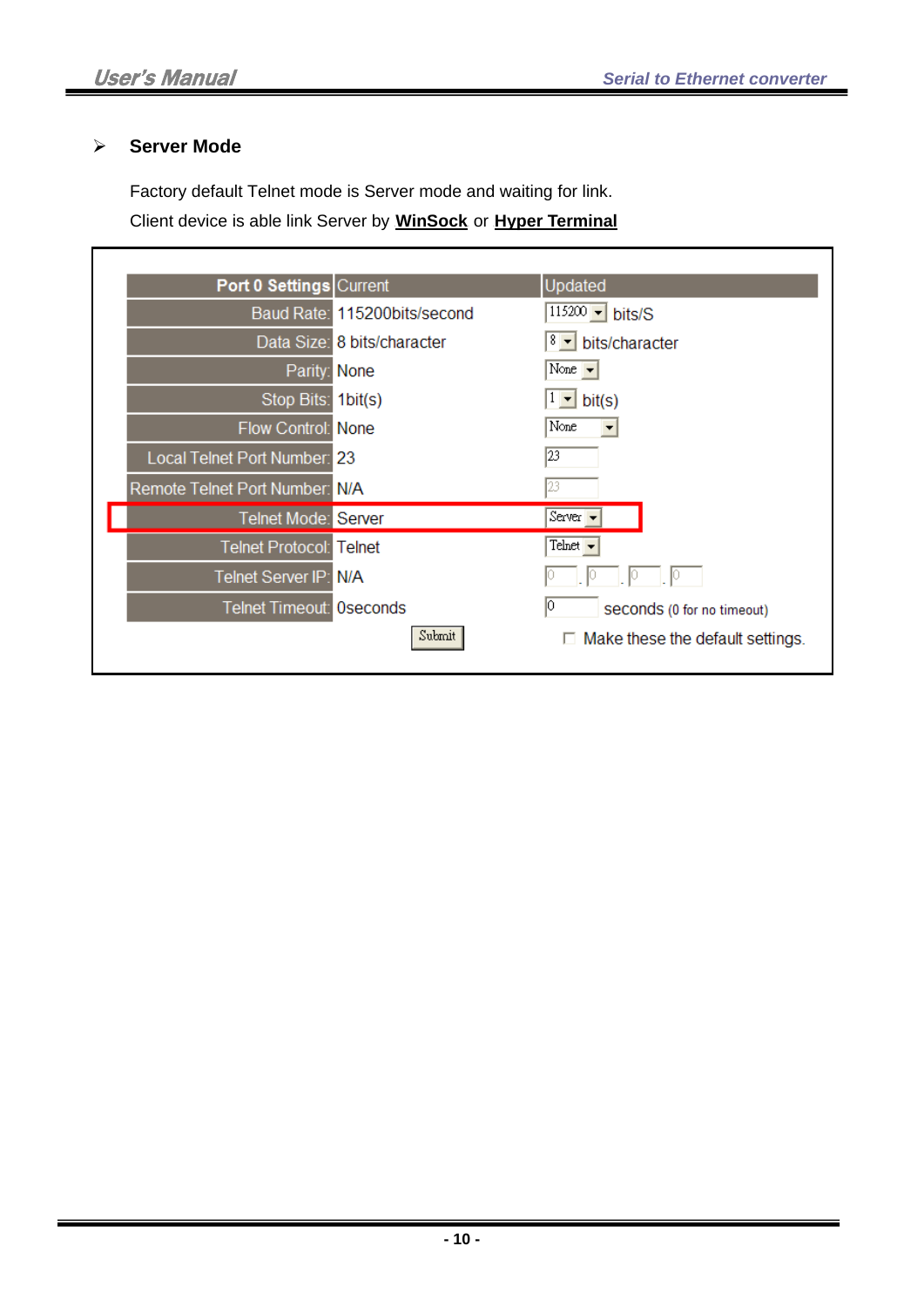#### **Client Mode**

Telnet Client mode supports **Auto-Connect** to Server device and you must type **Server IP address** in Client Serial parameters setting first.

After parameters changed, you must select **"Make these the default settings"** then press **"Submit"** button then your new setting just will work successful.

| Port 0 Settings Current        |                              | Updated                                     |
|--------------------------------|------------------------------|---------------------------------------------|
|                                | Baud Rate: 115200bits/second | $115200 - bits/S$                           |
|                                | Data Size: 8 bits/character  | 8<br>bits/character                         |
| Parity: None                   |                              | None $\overline{\phantom{a}}$               |
| Stop Bits: 1bit(s)             |                              | bit(s)                                      |
| Flow Control: None             |                              | None                                        |
| Local Telnet Port Number: 23   |                              | 23                                          |
| Remote Telnet Port Number: N/A |                              | 23                                          |
| Telnet Mode: Server            |                              | Client $\blacktriangleright$                |
| <b>Telnet Protocol: Telnet</b> |                              | Telnet $\overline{\phantom{a}}$             |
| Telnet Server IP: N/A          |                              | 168<br>$\sqrt{253}$<br> 192                 |
| Telnet Timeout: Oseconds       |                              | 10<br>Seconds (0 for no timeout)            |
|                                | Submit                       | $\n  \Box Make these the default settings.$ |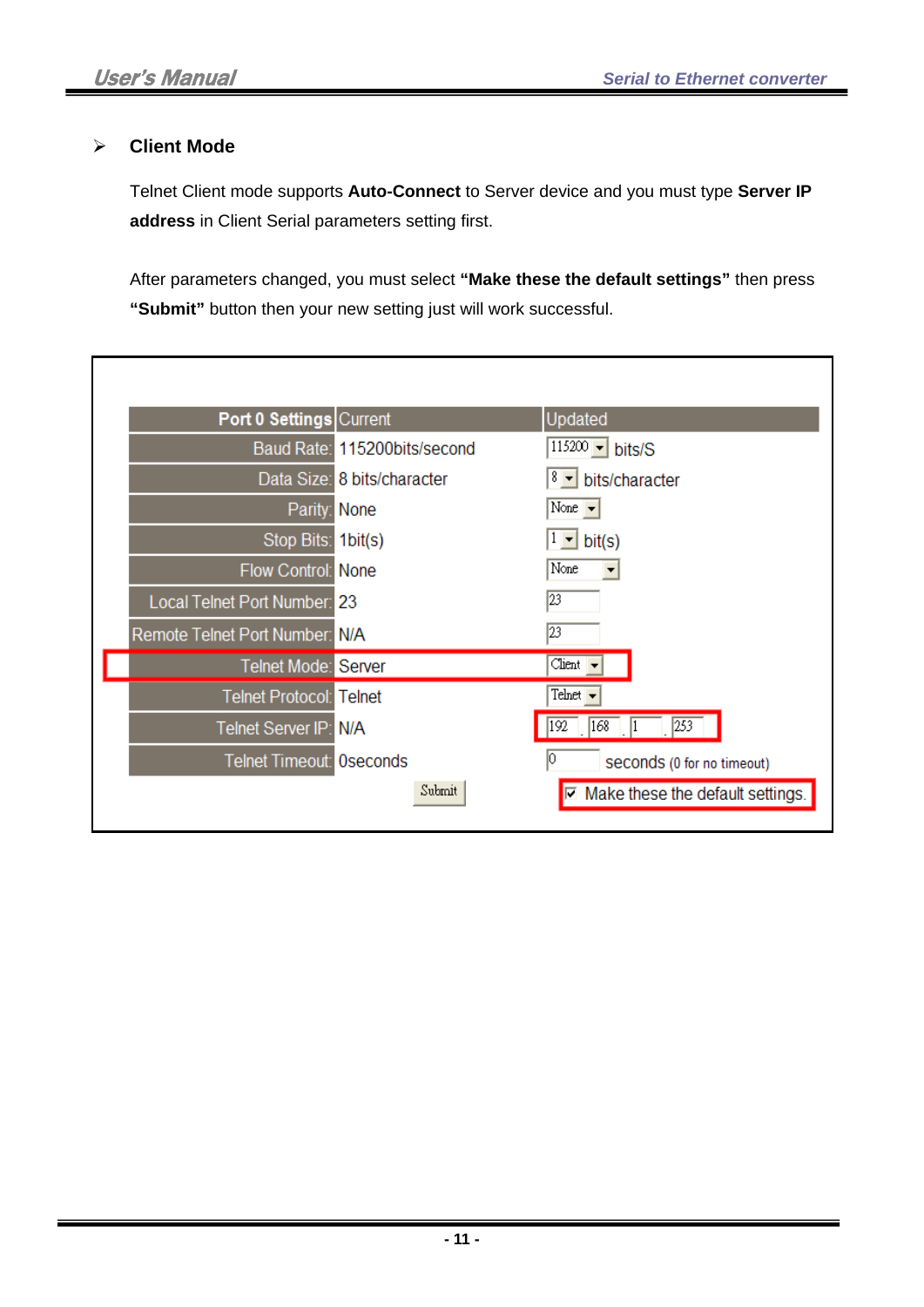#### **System Setting**

|                                         | $\Box$ o $\mathsf{K}$<br><sup>2</sup> System Settings - Microsoft Internet Explorer                 |    |
|-----------------------------------------|-----------------------------------------------------------------------------------------------------|----|
| 檔案图<br>編輯(E)                            | 檢視①<br>我的最愛(A)<br>工具(T)<br>說明(H)<br>4                                                               |    |
| G<br>上一頁一                               | ☆ 郑明 → 3<br>$ \boldsymbol{z} $<br>G<br>×<br>搜尋<br>$\circ$ $\cdot$                                   |    |
| 網址(D) 2 http://192.168.1.254/misc.shtml | ■移至<br>$\vert \cdot \vert$                                                                          | 連結 |
|                                         | <b>System Settings</b>                                                                              | ▲  |
| Home                                    | Device Name:<br>SE03P                                                                               |    |
| Port 0                                  | IP Address:<br>192.168.1.254                                                                        |    |
| <b>Settings</b>                         | MAC Address: 00-1a-ff-4a-69-80                                                                      |    |
| Port 1<br><b>Settings</b>               |                                                                                                     |    |
|                                         | <b>IP Address Selection</b>                                                                         |    |
| <b>System</b><br><b>Settings</b>        | Static IP                                                                                           |    |
|                                         | Address Type:<br>$\blacktriangledown$<br>$\sqrt{254}$<br>$\sqrt{192}$<br>$\sqrt{168}$<br>$\sqrt{1}$ |    |
|                                         | Static IP Address:                                                                                  |    |
|                                         | 255<br>255<br>1. p<br>255<br>Subnet Mask:                                                           |    |
|                                         | $\sqrt{6}$<br>1. p<br>$\sqrt{0}$<br>Default Gateway<br>10                                           |    |
|                                         | <b>Update Settings</b>                                                                              |    |
|                                         | <b>Http Port Settings</b>                                                                           |    |
|                                         |                                                                                                     |    |
|                                         | $\sqrt{80}$<br>Http port number:                                                                    |    |
|                                         | <b>Update Settings</b>                                                                              |    |
|                                         | <b>General Configuration Settings</b>                                                               |    |
|                                         |                                                                                                     |    |
|                                         | Hotlife S2E<br>Device Name:                                                                         |    |
|                                         | 6432<br>UPnP port number:                                                                           |    |
|                                         | <b>Update Settings</b>                                                                              |    |
|                                         |                                                                                                     |    |
|                                         | <b>Password Setup</b>                                                                               |    |
|                                         | Admin Name: admin                                                                                   |    |
|                                         | ******                                                                                              |    |
|                                         | New Password:                                                                                       |    |
|                                         | Update Settings                                                                                     |    |
|                                         | <b>Restore Factory Defaults</b>                                                                     |    |
|                                         | Restore Defaults<br>Restore all options to their factory default states:                            |    |
|                                         |                                                                                                     |    |
| Ð                                       | ● 網際網路                                                                                              |    |